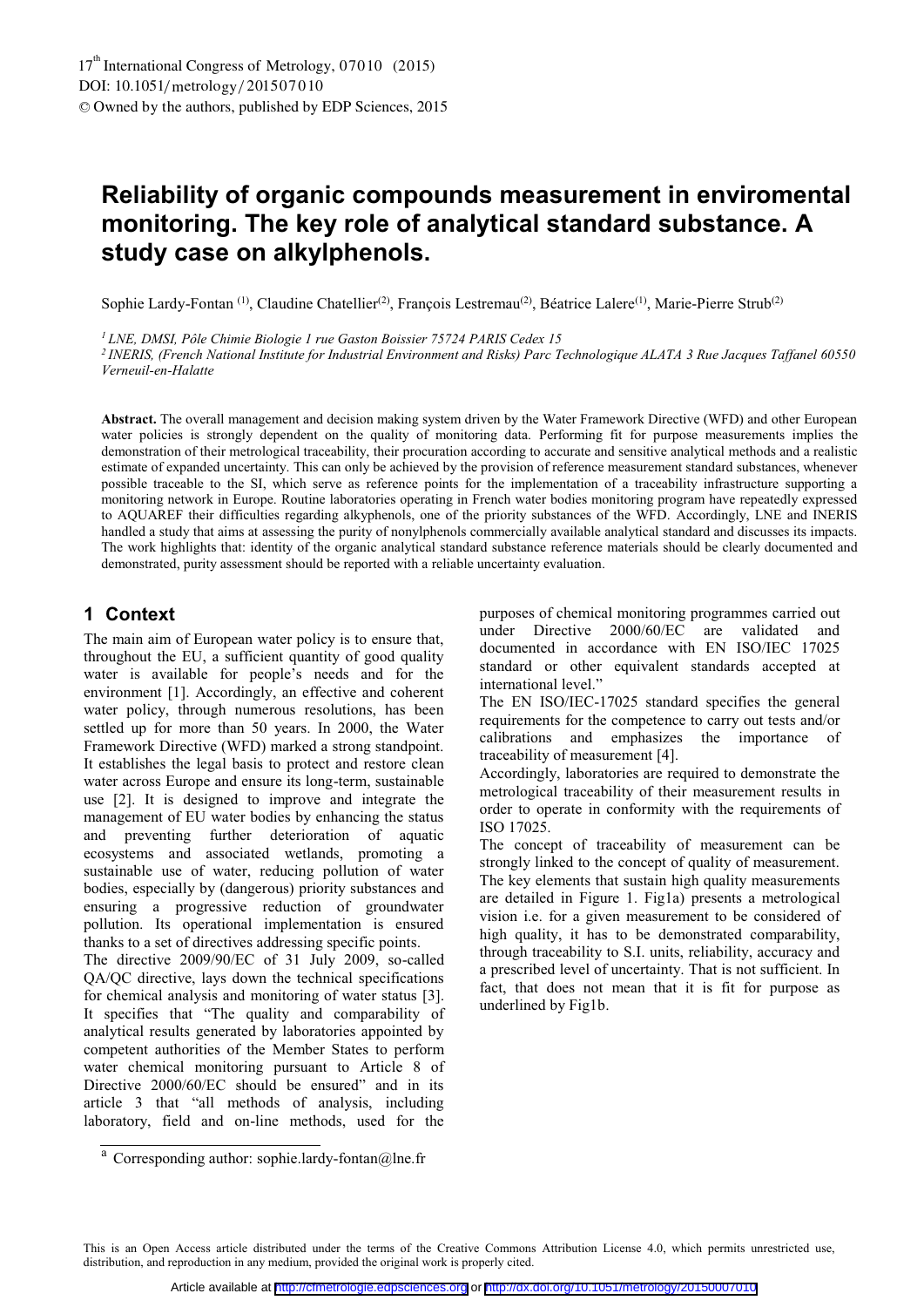

a) the metrological requirements b) the operational ISO/CEI 17025 requirements

To sustain the need of more reliable measurements, this study handled by two laboratories: LNE and INERIS focuses on one of the more critical parameters included in the WFD: Nonylphenols. It aims at studying the purity of commercially available analytical standard and discusses its impacts.

#### **2 What are nonylphenols?**

Nonylphenols (NP) are mass-produced chemical compounds. They have been used in various domestic detergents, paints, herbicides, pulp and paper production, textile manufacturing, pesticide formulations and industrial cleaning agents and wherever their interfacial effects of detergency, (de)foaming, (de)emulsification, dispersion or solubilization can enhance product or process performance The industrial NP process results in a highly complex mixture of isomers: isomers of substitution (ortho, meta, para) and isomers of branched alkyl chains (Figure 2). No less than 550 isomers are theoretically possible. Linear isomer of nonylphenol is not present in the technical mixture. The batch to batch isomeric pattern of technical mixtures can be highly variable as no reference exists. A growing interest has taken place on their occurrence and fate in the environment - especially because they exhibit potencies of endocrine disruption. Only 50 to 80 isomers of nonylphenols have been determined in environmental studies. For some more information, the authors recommend the following review [5; 6].



Figure 2: Illustration of the isomers of nonylphenols On the left part: illustration of the 3 isomers of position On the right part: illustration of some possible isomers of chain (linear and ramified).

The complexity of nonylphenols is also noticeable when looking at the Chemical Abstract Service (CAS) register. In fact, as demonstrated in Table 1 which sums up the principal CAS: 84852-1563, 25154-52-3,104-40-5 and 11066-49-2 that encompasses nonylphenols, the ambiguity is evident.

| <b>CAS Number</b> | Definition of the chemical<br>product (To date)                                                                             | Definition of the<br>chemical product<br>(Anterior)              |
|-------------------|-----------------------------------------------------------------------------------------------------------------------------|------------------------------------------------------------------|
| 84852-15-3        | Mixture of isomers of<br>position of nonylphenols<br>with linear chain                                                      | Mixture of isomers of<br>positions and chains of<br>nonylphenols |
| 25154-52-3        | Mixture of isomers of chains NR<br>of p- nonylphenol s                                                                      |                                                                  |
| $104 - 40 - 5$    | Linear isomer of p-<br>nonylphenol                                                                                          | NR.                                                              |
| 11066-49-2        | Mixture of isomers of<br>position of nonylphenols<br>with one ramification of<br>chain (not specified) eg<br>isononylphenol | NR.                                                              |

## **3 Theory of purity assessment in chemistry**

To date, there is no definition of "purity" in the International Vocabulary of Metrology.

The content of pure material is usually estimate by an indirect determination approach (so called mass balanced approach). The quantitative determination of all significant impurities such as water, residual solvents, reaction by-products, isomeric compounds, or matrix compounds stemming from the isolation from natural products or other mixed sources, is summed and subtracted from 100%. Such analyses are not trivial and needs expensive instrumentation. An alternative is the direct determination where the absolute determination of the analyte, instead of the impurities, is performed, for instance, by quantitative NMR or titration.

#### **4 Study design**

In the present work, only commercial products which are labeled by the provider as "technical nonylphenol" and / or have the CAS 84852-15-3 were selected.

A set of eight products have been identified for this study (table 2):

• six products with the 84852-15-3 CAS number,

• one "technical nonylphenol" produced with the CAS number 25154-52-3,

• one "technical nonylphenol" produced with the CAS number 11066-49-2.

A description of each reference is provided in Table 2.

The characterization of the technical mixtures of 4 nonylphenol was carried out according to the ISO 24293 standard that specifies a method for the determination of selected individual isomers of nonylphenol based on gas phase chromatography coupled to flame ionization detection (GC/FID) [7].

Purity assessment was achieved following the mass balanced approach. Impurities such as water, residual solvents, and inorganic compounds were not considered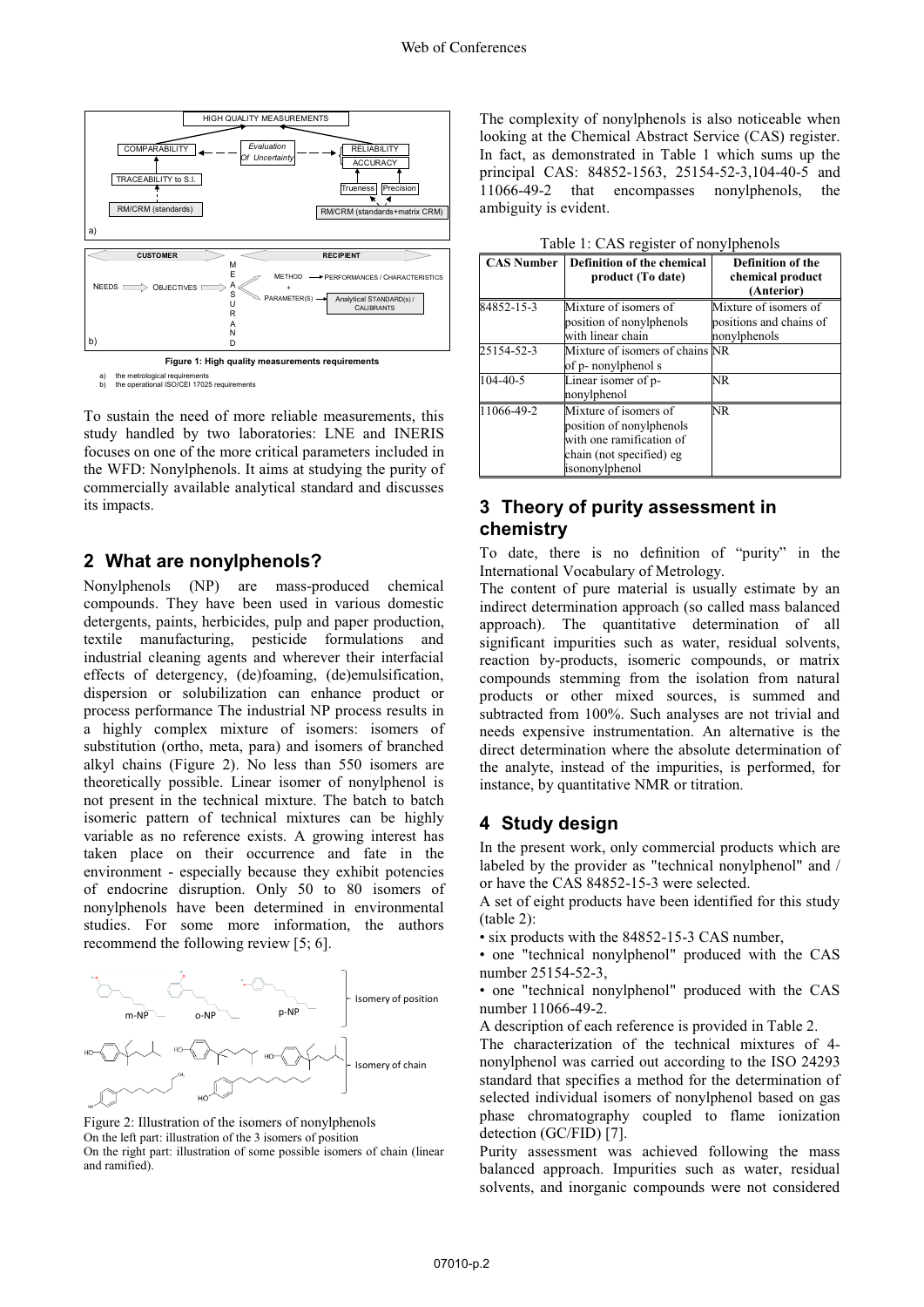as the work aimed to focus on isomeric impurities and impurities derived from the synthesis.

# **5 Purity assessments of the different analytical standards**

Figure 3 presents the comparison of purity estimate as conducted in the present work (green) and the purity estimate – when available- of the provider certificate (blue).



Figure 3a: Comparison of the purity of the 8 references between the present work estimate and the certificate

The following points can be highlighted:

Τ

-Among the 8 selected references, only 2 provided information about quantitative purity and 2 about qualitative ones/the composition of the mixture; - Purity estimates in the present work are systematically determined below the purity of the certificate;

 - For highly complex mixtures of isomers such as nonylphenols; HPLC-UV – the most conventional analytical method employed for purity assessment in organic chemistry, the peaks resolutions are not sufficiently achieved (figures 4 and 5).



Figure 3b: Analysis of Mix 1 (blue) and Mix 9 (purple) by GC/FID



Table 2: Commercial products available labeled as technical mixture of nonylphenols **Nonylphenol**  Τ **4- Nonylphenol Nonylphenol Nonylphenol technical nonylphenol technical mixture of** 

| <b>Denomination</b>                       | Nonylphenol-<br>4  | Nonylphenol<br><b>PESTANAL®</b><br>analytical<br>standard | Nonyiphenoi<br>technical<br>grade,<br>mixture of<br>ring and<br>chain isomers | Nonylphenol<br>mixture of<br>ring and<br>chain isomers<br>Tech. Grade | 4-<br>nonylphenol<br>(mixture of<br>branched<br>chain<br><i>isomers</i> ) | Nonylphenol        | Nonyiphenoi<br>technical<br>grade,<br>mixture of<br>ring and<br>chain isomers | Nonylphenol<br>Technical |
|-------------------------------------------|--------------------|-----------------------------------------------------------|-------------------------------------------------------------------------------|-----------------------------------------------------------------------|---------------------------------------------------------------------------|--------------------|-------------------------------------------------------------------------------|--------------------------|
| Chemical<br>Abstract<br>Service<br>Number | $[84852 - 15 - 3]$ | $[84852 - 15 - 3]$                                        | $[84852 - 15 - 3]$                                                            | $[84852 - 15 - 3]$                                                    | $[84852 - 15 - 3]$                                                        | $[84852 - 15 - 3]$ | $[11066-49-2]$                                                                | $[25154 - 52 - 3]$       |
| Manufacturer                              | A2S                | Sigma-Aldrich                                             | Aldrich                                                                       | Pfaltz &<br>Bauer                                                     | <b>TCI</b>                                                                | Accustandard       | Aldrich                                                                       | Dr<br>Ehrenstorfer       |
| Supplier                                  | CIL-Cluzeau        | Sigma-Aldrich                                             | Sigma-<br>Aldrich                                                             | Interchim                                                             | Interchim                                                                 | Interchim          | Sigma-<br>Aldrich                                                             | CIL-Cluzeau              |
| Reference                                 | N038P100           | 46018                                                     | 290858                                                                        | N <sub>14080</sub>                                                    | N0300                                                                     | D-7485-01          | 290858                                                                        | 15629000                 |
| Purchase Date                             | March 2013         | February 2014                                             | February 2014                                                                 | February 2014                                                         | February<br>2014                                                          | February 2014      | February 2002                                                                 | March 2013               |